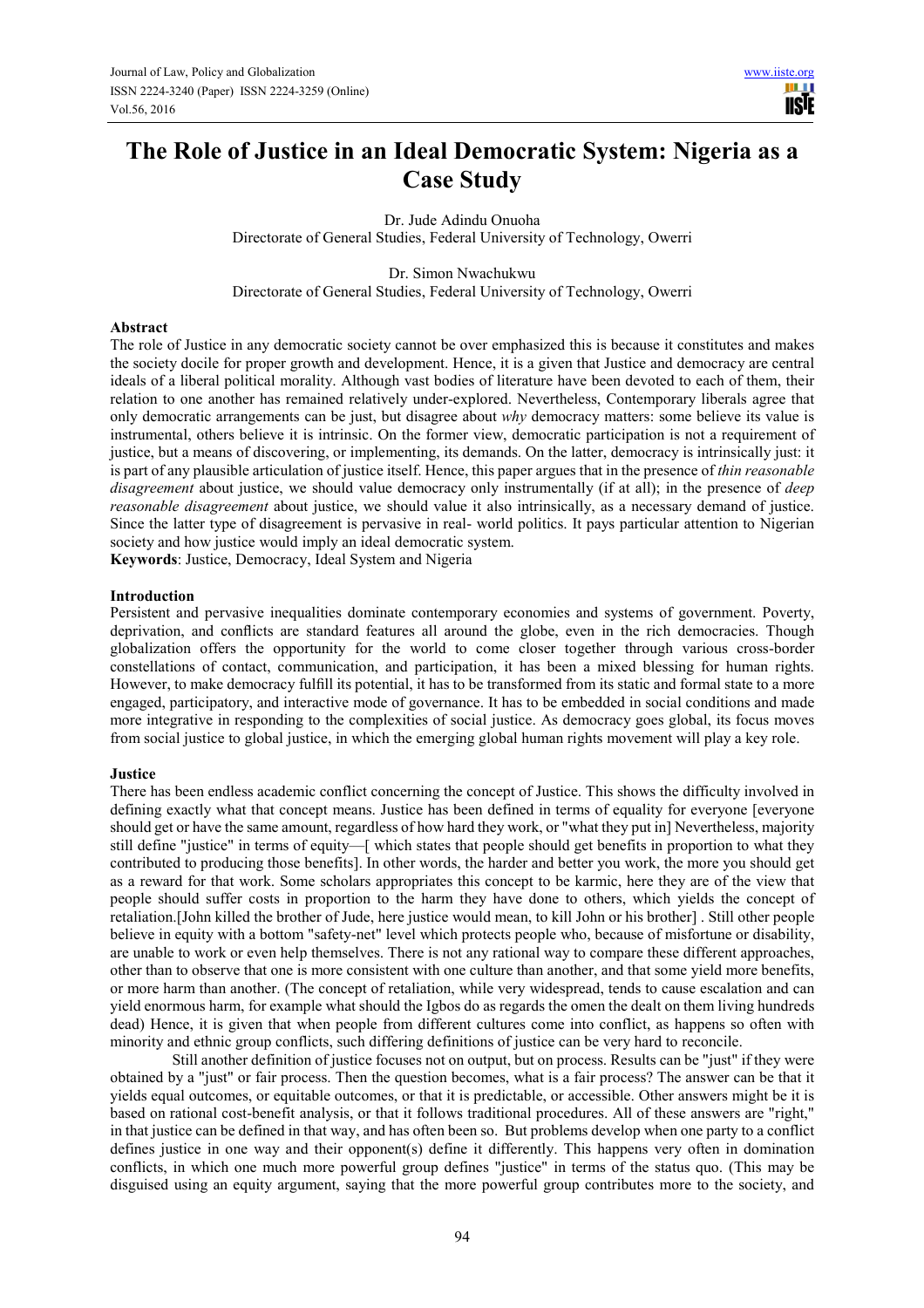hence deserves the greater rewards. Or it may be disguised in terms of tradition or predictability.) Analyzing the concept of justice here may lead o an infinite regress.

Hence, this article works with John Rawls definition of Justice as basic fairness in multidimensional interactions between humans and their institutions. The purpose of such varied interactions is to balance democracy with striving for security. (John Rawls, 2003:3-102.). Implicit in it seems to be a form of social contract inspired by the fairness principle contributing to societal stability. It helps to create a common ground on which political communities with the nation states being their highest expression can build an ideology of understanding and cooperation. But without a deep commitment of the leadership to justice as the basic principle of fairness in both policymaking and policy implementing, i.e., governance, the potentials for advancement would remain static. Ensuring human rights and the due process of law—two most important dimensions of justice—could transform a static state, which sometimes becomes regressive, into a dynamic state of just policies and good governance-- two sustainable anchors of development. Amartya Sen argues, that 2000 "Development requires the removal of major sources of unfreedom: poverty as well as tyranny, poor economic opportunities as well as systematic social deprivation, neglect of public facilities as well as intolerance or over activity of repressive states"

Thus, by justice this article meant a set of principles whose function is to distribute entitlements to valuable resources - including liberties, opportunities, income and wealth - among a plurality of agents competing over them. Principles of justice thus answer the question 'Who is entitled to what?' relative to a particular set of agents (fellow-citizens in the case at hand) who are competing over resources they need to pursue their ends and goals.

Literally, the word 'justice' could mean fairness, impartiality, evenhandedness, uprightness, fairmindedness, equity, objectivity, neutrality, righteousness, honesty and disinterestedness. (Wehmeier, 2001). In jurisprudence, it has a variety of meanings. It is an abstract concept that has provoked immense debates since the time of the Stoic philosophers who saw it as the ultimate goal of natural law (Freeman, 2001). To these philosophers, justice is 'a constant and perpetual will of giving everyone his due', a natural attribute deducible from reason; it is universal, everlasting and unchangeable (Freeman, 2001). The early Christian philosophers such as St. Thomas Acquinas equally saw the concept as a universal moral value but with divine content (Freeman, 2001). John Finnis premised his natural law conception on the needs of the common good and the principle of redistributive justice (Finnis, 1980). He argues that injustice arises where an administrator 'exploits his opportunities by making stipulations intended not for the common good but for his own or his friend's or party's or faction's advantage, or out of malice against some person or group' and that 'the injustice is 'distributive' inasmuch as the official improperly seeks to subject others to his own decisions' (Finnis, 1980).

#### **Democracy**

In etymological terms, the word democracy comes from ancient Greek *demokratia*, which combines *demos,* the "people", with *kratos*, meaning "rule", "power" or "strength". Put together, the literal denotation of democracy is "rule by the people", culminating in a popular form of government. The historic origin of democracy roots in the Ancient Greek city-states of the fifth century BC, with Athens as the most prominent example. On the 19<sup>th</sup> of November 1863, Abraham Lincoln at Gettysburg Pennsylvania defined Democracy **as "Government of the people, by the people, for the people'' This singular definition has been widely adopted as a measure for ascertaining what democracy would mean in a given context and at a particular period of time. Thus, every definition that came after this only acted as a complement to this and hence tends to designate the totality of the nature of people participation in the governing process of the same people determining the governing procedure in time.** Democracy here means a set of collective decision-making processes in which those who belong to a particular group (society in the case at hand) have an equal say in determining the rules that should govern them. Although this principle can be operationalized in different ways, respect for it always involves protecting citizens' rights to free speech, expression and association; letting majoritarian elections determine who will hold political office and what laws will govern the community, and giving all adult citizens an equal right to vote.

Nigerian is a Democratic Society and the idea of Justice is a vast one, one could talk of Economic Justice, Social Justice, Religious Justice, Relational Justice and administrative Justice. Due to the broadness of the concept of justice we shall focus here on Administrative Justice since it concerns the Nigerian Society mostly

#### **Administrative Justice in Nigeria**

Administrative function essentially deals with decision making; it is seen as an extension of the executive function in modern constitutional setting based upon the popular trichotomy of governmental powers, otherwise called separation of powers. From the latter concept administration of justice is the primary responsibility of the Judiciary and therefore, it may seem awkward to talk of 'administrative justice'. However, the latter concept has assumed much significance in the operational framework of modern bureaucratic systems and can be seen within the realm of administrative law. It has been variously defined. For instance, Mashaw defines it from the perspective of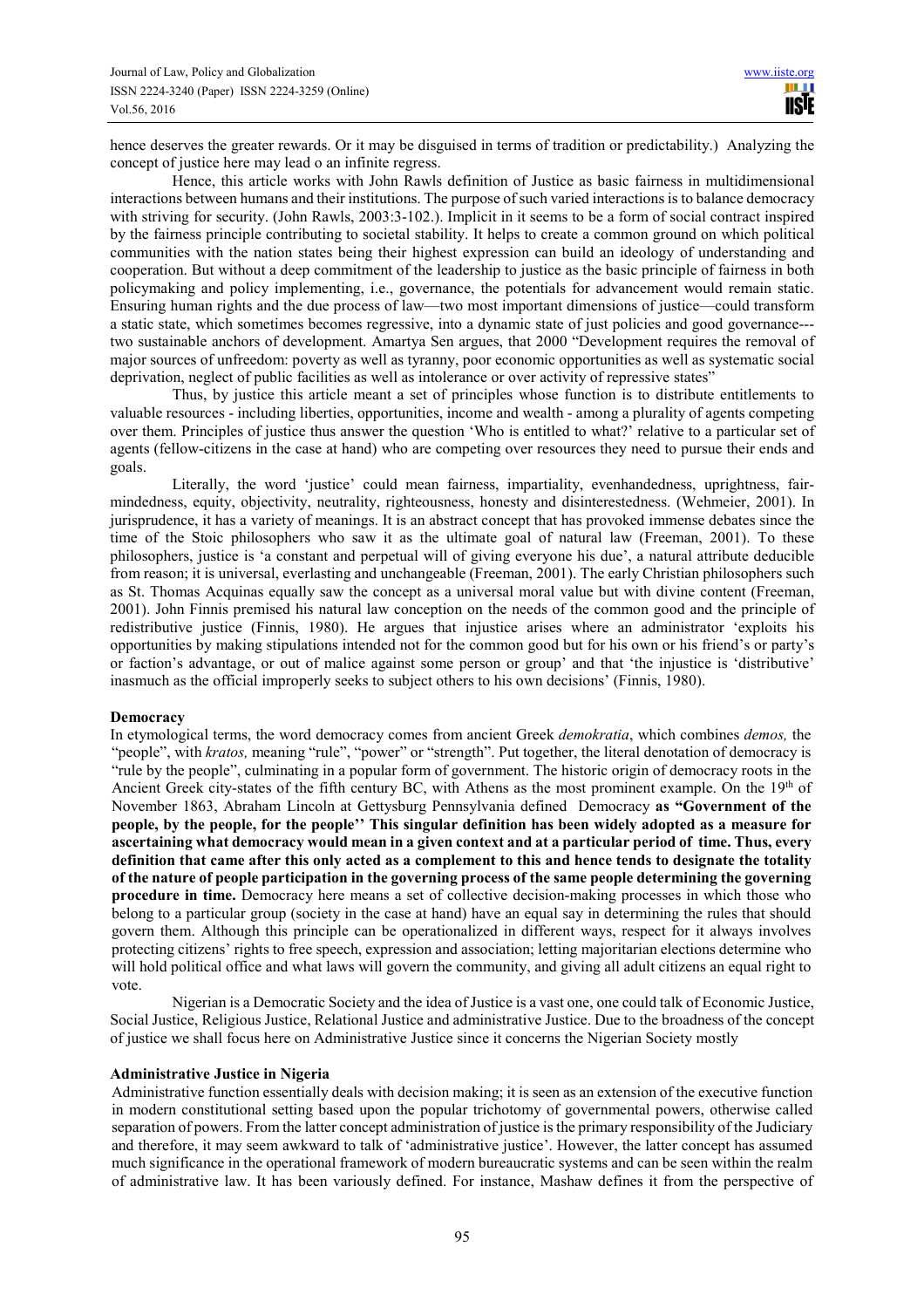societal acceptability. The "justice" of an administrative system... means simply the qualities of the system that argue for the acceptability of its decisions (Mashaw, 1981).

French defines it as 'the perception of values or attitude about the way in which a decision maker should act' (French, 1999). The Bristol Center for Administrative Justice defines its scope as a system that involves judicial review, tribunals, inquiries, ombudsman and other acceptable complaint procedures (Bristol Center for the Study of Administrative Justice, 1999). It is a complex set of values which includes natural justice, participation, democracy, efficiency, fairness, transparency, accountability and cost effectiveness. Essentially, it deals with procedures for correcting defective administrative decisions in order to safeguard the ideals of the rule of law (Creyke & McMillan, 2005).

Galligan conceives it from the perspective of the mechanisms for redress in the general adjudicatory system and he concludes that administrative justice involves the application of 'justice ideas' to the actions of government authorities and other bodies exercising governmental powers (Gilligan, 2009). Adler defines it as 'the justice that inheres in administrative decision making' and conceptualizes it from two angles: the 'top-bottom' and the 'bottom-up' conceptions (Adler, 2006a).

The former sees administrative justice in terms of the principles enunciated by various redress mechanisms that come into play when people who are unhappy with the outcome of an administrative decision or with the process by which that decision was reached, challenge the decision and achieve a determination in their favour (Adler, 2006b). This conception restricts administrative justice to the formal judicial and other related avenues like the courts, tribunals and the Ombudsman system. On the other hand, the 'bottom up' conception broadly sees it in terms of the justice inherent in routine administrative decision making (Adler, 2006b). The focus here is on the level of adherence to the principles of procedural fairness starting with the 'street-level bureaucrat'; it is concerned with the justice inherent in first-instance decisions that characterize most bureaucratic setting.

#### **Good Governance**

'Good governance' has become a political and economic mantra at both the national and international planes. Unlike the above two concepts, it has haboured within it much political elements. It emerged to offer explanation for the 'perpetual' poverty, wretchedness and malnutrition that many developing countries have been grappling with for decades. It is a combination of two words: 'good' and 'governance'. The word 'Governance' has been variously defined (Oladoyin, 2012). It is a broader term that literally means general management or administration and control and could be employed in the perspective of different matters, whether in the private or public sectors. In the public sector, governance refers to 'the institutional underpinnings of public authority and decision making', and broadly includes the 'institutions, systems, "rules of the game" and other factors that determine how political and economic interactions are structured and how decisions are made and resources allocated' (Grindle, 2010). According to the Commission on Global Governance,

'Governance is the sum of the many ways individuals and institutions, public and private, manage their common affairs. It is a continuing process through which conflicting or diverse interests may be accommodated and co-operative action may be taken. It includes formal institutions and regimes empowered to enforce compliance, as well as informal arrangements that people and institutions either have agreed to or perceive to be in their interest' (Commission on Global Governance, 1995). Landell-Mills defines governance as 'how people are ruled and how the affairs of a state are administered and regulated. It refers to a nation's system of politics and how this functions in relation to public administration and law. Thus, the concept of governance goes beyond that of "government" to include a political dimension (Nanda, 2006). Others viewed governance as comprising certain key elements such as political accountability, bureaucratic efficiency and fair and transparent legal framework (Oladoyin, 2012).

Similarly, 'good governance' has been variously defined. In Nigeria, it is often confused with the positive actions of elected officials otherwise called 'democratic dividends' (Edighin & Etoghile, 2011; Akomolede & Bosede, 2012). Generally, it implies virtuous and progressive governance. While describing the concept as a 'fig leaf' invoked by international development agencies to 'invade safely the minefield of domestic politics', Grindle describes it as referring to a 'list of admirable characteristics of how government ought to be carried out', implying the notion that 'good governance is a positive feature of political systems and that bad governance is a problem that countries need to overcome' (Grindle, 2010). Michael Johston defines it as the 'legitimate, accountable, and effective ways of obtaining and using public power and resources in the pursuit of widely accepted social goals' (Johnston).

Good governance encompasses different ideals. International donor agencies regard it as a prerequisite for sustainable economic development. For instance, the World Bank considers accountability and transparency, efficiency in how the public sector works, rule of law, and ordered interactions in politics as the key components of good governance (Grindle, 2010: 4-5). And the UNDP considers participation, transparency, accountability, effectiveness, and equity as its most important characteristics. Others include evocative ideas such as justice, fairness, decency and efficiency. In fact, it has become a common hallmark embedded in many countries'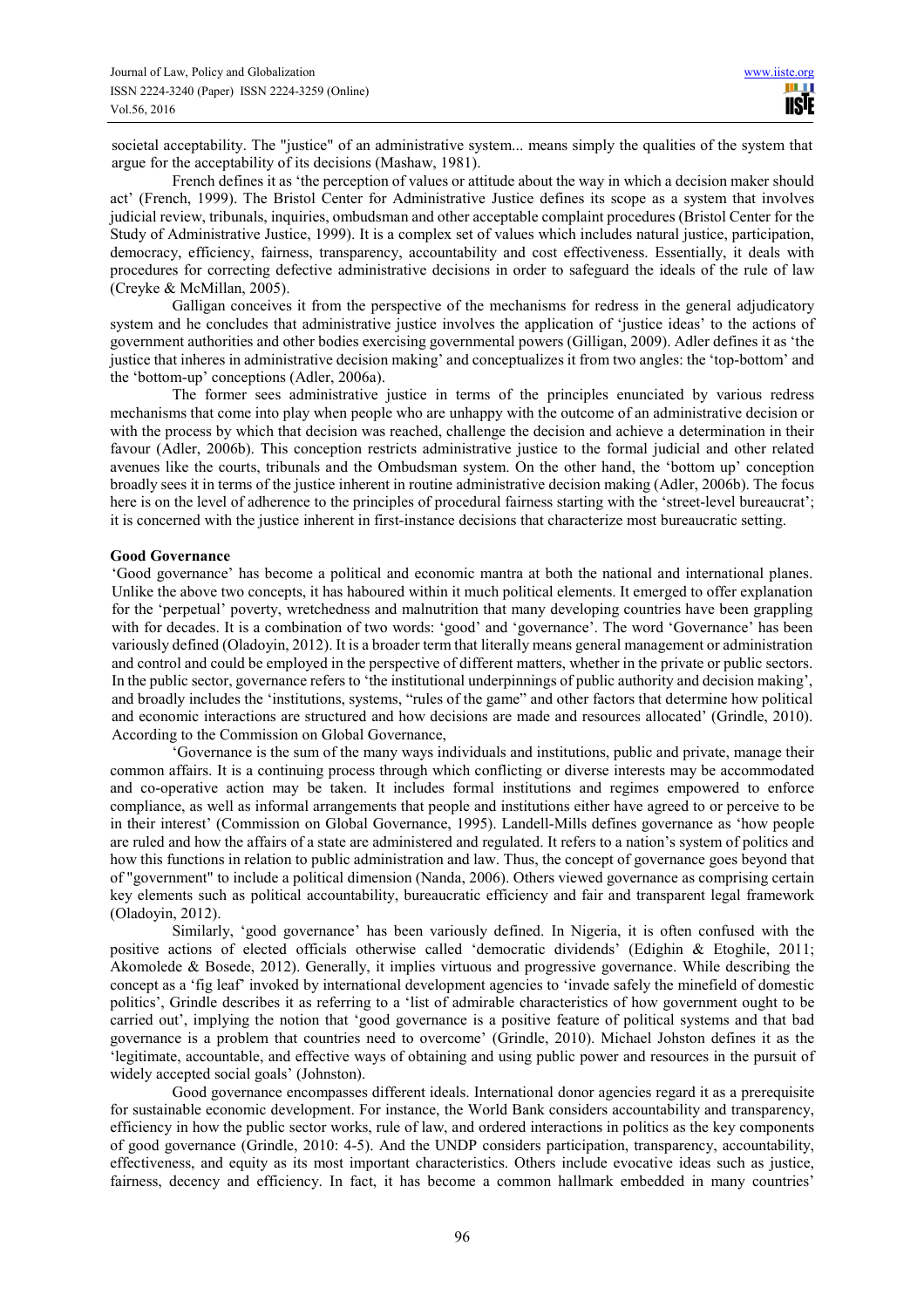#### development plans.

Good governance sets the normative standards of development. It fosters participation, ensures transparency, demands accountability, promotes efficiency, and upholds the rule of law in economic, political and administrative institutions and processes. (Phillipnes Development Plan, 2011-2016).

However, regardless of the origin and the politics inherent in the concept, it is clear that an effective and efficient system of public administration can only flourish in an atmosphere of openness, transparency and accountability. Decision making and implementation of government policies may continue without them but such a system will certainly lack credibility and can hardly guarantee fairness. Therefore, the broader conception of administrative justice examined above neatly fits into the good governance spectrum. Importantly, it is generally believed that the basic foundation for good governance is what came to be called the *rule of law.* 

#### **Administrative Justice in Nigeria**

The idea of administrative justice in Nigeria is any justice obtainable outside the court system and is seen to represent the outcome of administrative adjudication which has a firm constitutional basis. The necessity for administrative tribunal was felt during the British colonial administration (Iluyomade & Eka, 1980; Alimi, unpublished). Today, administrative authorities had been statutorily created and conferred with discretionary powers, including quasi-judicial powers. There are five main categories of bodies exercising quasi-judicial functions. They are: specific constitutional and statutory tribunals (e.g. Code of Conduct Bureau, the various Rent Tribunals, Investment and Securities Tribunals), executive or administrative entities (e.g. Governors, Ministers, and Commissioners), administrative agencies exercising public functions, the Ombudsman system (the Public Complaint Commission) and disciplinary committees or bodies established for professional organizations (e.g. the Legal Practitioners Disciplinary Committee). These authorities perform diverse functions depending on their mandate as may be contained in the instruments establishing them. In particular, they exercise adjudicatory functions and dispense justice but the exercise of this function is subject to legal restraints constitutionally entrenched to ensure procedural justice. In *Obi V Mbakwe* (1985) the court held that a similar provision under the 1979 Constitution aims at ensuring smooth running of the administrative machinery by allowing agents of the executive to determine the rights of the people in accordance with certain laws that might be made from time to time.

## **Administrative Justice, Good Governance and the Nigerian Society**

Undoubtedly, the accountability mechanisms within a political system can immensely contribute in curbing arbitrariness and unreasonable misuse of discretionary powers by officials. Good governance, devoid of its political elements or its *constant* invocation by international financial institutions and other donor agencies as precondition for financial aid, has some inherent virtues. As noted earlier, the central indicators of good governance include openness, transparency, accountability and fairness in the running of government (Udumbana, 2011). As it has been observed that 'it is the structure of rules and processes that affect the exercise of power, particularly with regard to openness, participation, accountability, effectiveness and coherence' (Udumbana, 2011).

The imperative of the rule of law and accountability in governance has been recognized by many African countries leading to series of reforms in public administration. For instance, following decades of political maladministration and economic misdirection in the continent, the *African Charter on Democracy, Election and Good Governance* (ACDEGG) was adopted by the members of the African Union in 2007. The purpose of the Charter extends to the reorganization and strengthening of public institutions for effective service delivery and efficiency in governance; it provides for access to and exercise of state power in accordance with the constitution of the state party and the principle of the rule of law; the principles of transparency and fairness in the management of public affairs; and states committed themselves to nurture, support and consolidate good governance (ACDEGG, 2007). This Charter followed the AU *Convention on Preventing and Combating Corruption* adopted in 2003.

Nigeria has made a lot of policy and legislative efforts and reforms to capture the essence of good governance and translate it into reality (Ocheni & Nwankwo, 2012). For instance, the *Economic and Financial Crimes Commission Act*, 2004, the *Independent Corrupt Practices and Other Related Offences Act*, 2000, the *Fiscal Responsibility Act*, 2007, *Code of Conduct, Bureau and Tribunal Act*, 1989, and, more recently, the *Freedom of Information Act,* 2011. All these legislation have as their main purpose the entrenchment of good governance through accountability and the *Freedom of Information Act,* 2011 in particular seeks to ensure citizens participation and accountability, openness and transparency in governance and specifically guarantees access to information to the citizens. These Acts complement the general constitutional position on administrative justice and good governance discussed above and other provisions such as section 22 which stresses the role of the media to "highlight the responsibility and accountability of the Government to the people" and section 15 which provides that "Government must eradicate all corrupt practices and abuse of power".

In addition, institutional reforms have been initiated since 1999. Good governance mechanisms aimed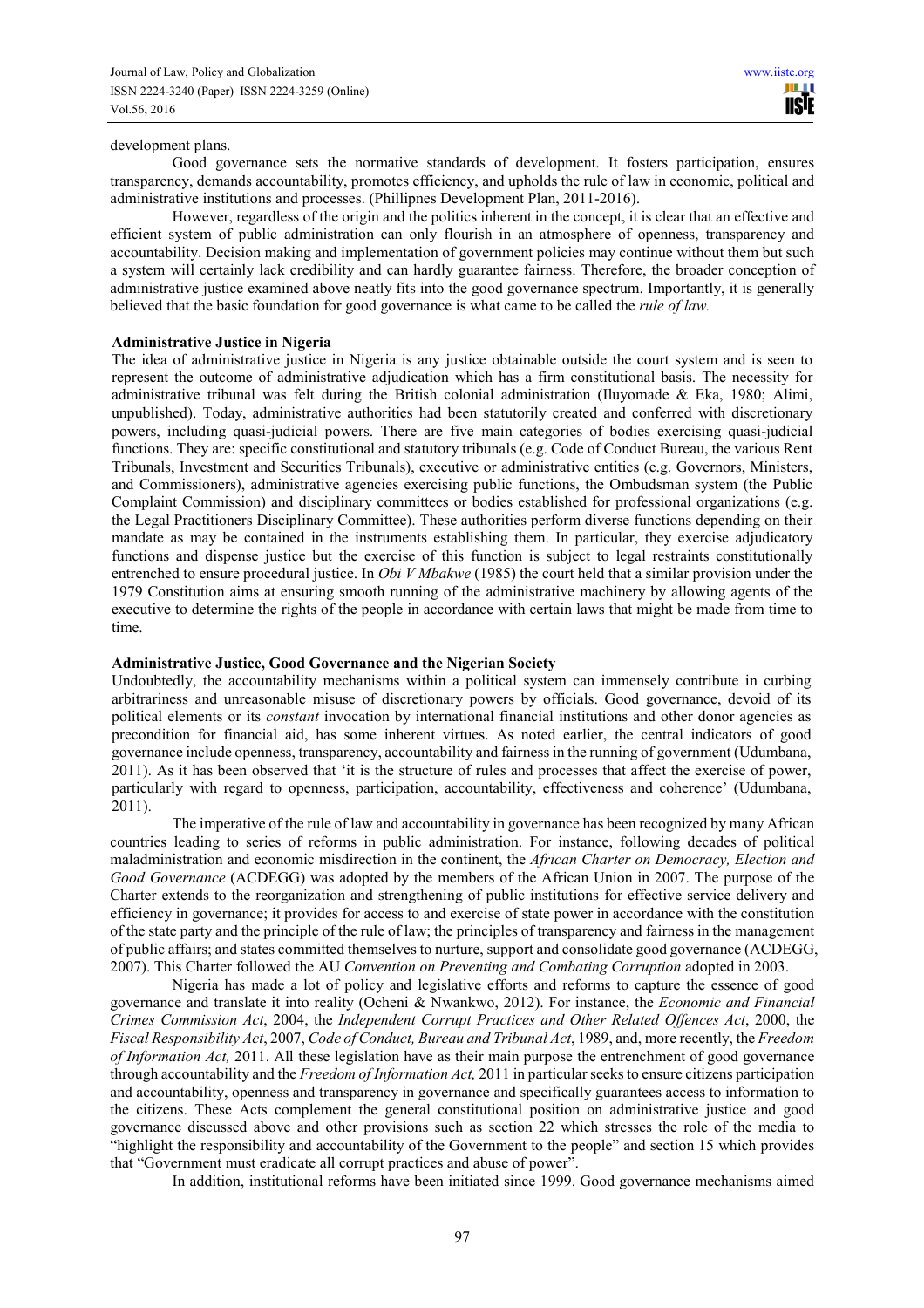at fighting corruption and abuse of powers were institutionalized. Anti-corruption agencies were created and vested with enormous discretionary powers (Oladoyin, 2012; Ocheni & Nwankwo, 2012; Odinkalu, 2010). These agencies include the Independent Corrupt Practices and Other Related Offences Commission (ICPC), Economic and Financial Crimes Commission (EFCC), Code of Conduct Tribunal, Public Complaint Commission and Nigeria Extractive Industries Transparency Initiative (NEITI) (Oladoyin, 2012; Ocheni & Nwankwo, 2012).

In spite of these legal and institutional reforms, good governance has eluded Nigeria. Abuse of powers and gross misuse of official discretion have become the key characteristics of public administration in the country. Corruption persists at all levels of government; graft and embezzlement of public resources have perverted the exercise of official discretion; allocation and revocation of rights of occupancy in the name of public purposes have been turned into a private property acquisition scheme; privatization of government businesses and properties to cronies; and a near total collapse of state institutions and apparatus due to poor, abusive, neglect or improper use of discretionary powers by administrators (CLEEN, 2010). And 'lootocracy' by public officials has become a common phenomenon. Odinkalu attributed the problem to the people for vesting the management of public trust and the control of resources and institutions on individuals who have turned embezzlement into 'the *raison d'etre* of public office' (Odinkalu, 2010). Although it is difficult to agree with this conclusion, the gravity of the situation is immeasurable. Sanitizing a public system turned upside down is undoubtedly a herculean task. Arguably, one fails to fathom the increasing push for unworkable reforms in the face of these realities. It may be argued further that the reforms were not instigated by genuine desire for good governance (Jibrin, 2001).

It is submitted that at the centre of this conundrum is the continuing neglect of other accountability mechanisms and the restrictive 'up-down' approach to administrative justice. Administrative justice goes beyond the traditional administrative adjudication and control by the courts. It starts from the first instance decision-makers who are often neglected. But the first instant decision makers take important administrative decisions that tend to have enormous consequences on public administration. The law as it currently stands takes this category of administrators for granted. And even in the case of top officials, it only intervenes through the common law principles and this occurs only where the court is called upon to review a decision. The newly created institutions have not been able to address the problems. The overwhelming majority of the decisions are therefore left 'unchecked'. It is submitted that the abuse of discretionary powers and the inadequacy of the law to effectively regulate their use through sufficient accountability mechanisms is at the heart of the unending political maladministration and economic turmoil that the country has been grappling with. Why not enact legislation on Administrative Justice so that the scope will be expanded and the 'bottom-up' approach will be incorporated into the general system of public administration in the country? Are discretionary powers so unimportant that they should be left to the 'whims' of the Judge?

The only relevant enactments dealing with general administrative justice are the *Ministers' Statutory Powers and Duties (Miscellaneous Provisions) Act,* 1958 and the *Code of Conduct Bureau and Tribunal Act,* 1989. The latter was strengthened by the constitution through the establishment of a Code of Conduct Bureau vested with the responsibility of maintaining 'a high standard of morality in the conduct of government business and to ensure that the actions and behaviour of public officers conform to the highest standards of public morality and accountability' (CFRN, 1999: Third Schedule). Arguably these laws are not only antiquated but also inadequate in dealing with the complexity of modern public administration in the country. They are outdated and contain no substantive provisions on modern administrative justice. Other laws such as the *Nigerian Extractive Industries Transparency Initiative Act,* 2007 and the *Public Procurement Act,* 2001 are not meant to deal with the subject directly although they re-echoed the fundamental need for good governance.

## **Conclusion**

The fears of arbitrary use of powers have been instrumental in the development and formulation of several legal principles in different constitutional systems around the world. It is at the center of administrative law. The latter provides for control methods to preserve individual rights and liberty and avert abuse of powers. It is a mistake to assume that efficiency in public administration and overall governance cannot coexist with the legal requirements for regulatory checks. Like in all human endeavors, an efficient system does require some regulations otherwise it will definitely crumble and the state will become anything but a state. But it was also the fears of arbitrary use of discretion that made Dicey to condemn administrative law in Britain. Today, there is no doubt that the exercise of discretionary powers is necessary. Arguably, the Common Law has been instrumental in the slow development of this important aspect of the law in Nigeria. It is from this context that the restrictive approach to administrative justice as 'judicially centered' can be appreciated.

However, this is unhelpful in the light of the increasing complexities of administration in the modern states. It is not enough to simply conceive administrative justice by reference to the decisions of the 'top shots' in the administrative system. Nor should the latter be ignored. It is submitted that a holistic approach is better. Administrative decisions from the 'root' are too important to be ignored. Administrative justice is too important to be left to the judges to mould and develop. Public administration cannot wait for judicial happenstances; and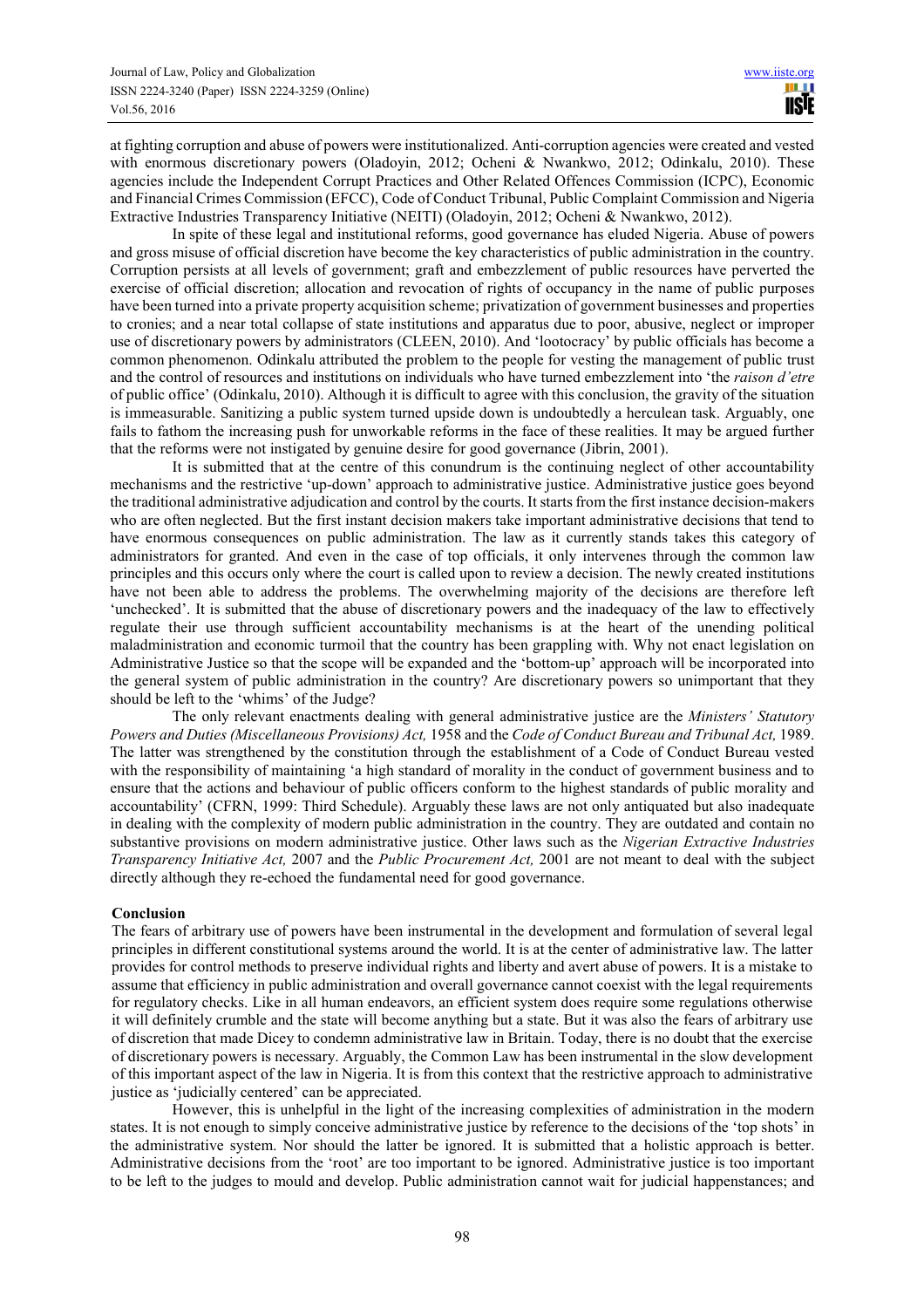the society cannot wait either. The problems are too pressing to wait. Administrative justice legislation is urgently needed in Nigeria. It should be the 'Bible' for administrators. Decision-makers must be aware of the legal constraints. This, it is hoped, will lead to attitudinal change and will enhance the capacity of administrators while at the same time protecting the public.

The law of administration is essentially concerned with good governance. It enhances administrative efficiency, reinforces the rule of law and strengthens good governance. Officials and institutions must be responsive to popular will and democratic norms in the exercise of their powers otherwise the rule of law and good governance will be utterly meaningless. The public should be able to detect errors in administrative decision; it should not be a preserve of the judges only because if public officers are to be held accountable then public scrutiny is essential. It is therefore, important to evolve a broader, conscious administrative justice that can adequately address the problems of public administration in Nigeria. This will undoubtedly help in eliminating or reducing the crisis of confidence in Nigeria's administrative system and encourage good governance.

#### **BIBLIOGRAPHY**

- Adler, M. (2006b). Tribunal Rerfoms: Proportionate Dispute Resolution and the Pursuit of Administrative Justice. *The Modern Law Review, 69(6),* 958-985.
- Akomolade, I. T., & Bosede, A. O. (2012). Good Governance, Rule of Law and Constitutionalism in Nigeria. *European Journal of Business and Social Sciences, 1(6).*
- Bristol Center for the Study of Administrative Justice. (1999). Standing Conference on Resolution of Citizen's Grievances. In J. McMillan, & R. Creyke (Eds.), *Administrative Justice: the Core and the Fringe* (AIAL, p. 58).
- CLEEN Foundationn. (2010). Corruption and Governance Challenges in Nigeria. *Conference Proceedings.* Lagos: CLEEN Foundation.
- Cooper, R. M. (1938). Administrative Justice and the Role of Discretion. *The Yale Law Journal,* 47(4), 577-602.
- Creyke, R, & McMillan, J. (2005). *Control of Government Action: Text, Cases and Commentary*. London: Butterworths.
- Smith, S. A. (1972). Judicial Review and Administrative Discretionary Powers. *The Modern Law Review,* 35(4), 415-418.
- Dicey, A. V. (1959). *Introduction to the Law of the Constitution*. London: Macmillan.
- Edigin, L. U., & Otoghile, A. (2011). Good Governance and Democratic Dividends in Nigeria: The Nexus. *Pakistan Journal of Social Sciences,* 8(1), 23-26.
- Finnis, J. M. *(1980).Natural Law and Natural Rights.* London: Clarendon Press.
- Freeman, M. D. A. *(2001).Llyod's Introduction to Jurisprudence* (7th ed.). London: Sweet and Maxwell.
- Galligan, D. J. (1986). Discretionary Powers: A Legal Study of Official Discretion. Oxford: Clarendon Press.
- Giannatasio, N. A. (2005). The Discretionary Function Exemption: Legislation and Case Law. *Public Administration Quarterly,* 29(1/2), 201-229.
- Grindle, M. (2010). Good Governance: the Inflation of an Idea. *Harvard Kennedy School Research Working Paper Series* (RWP10-023).
- Hailsham, L. (1973). *Halsbury's Laws of England* (Vol. 1, 4th ed.). London: Butterworths.
- Hayek, F. A. (1982). *Law, Legislation and Liberty.* London: Routledge and Kegan Paul.
- Holzer, M., & Yang, K. (2005). Administrative Discretion in a Turbulent Time: An Introduction. *Public Administration Quarterly,* 29(1/2), 128-139.
- Ibrahim L., & Femi, O. (Eds.). (2001). *Fighting Corruption and Organised Crime in Nigeria: Challenges for the New Millenium.* Ibadan: Spectrum Books Ltd.
- Iluyomade, B. O., & Eka, B. U. (1980). *Cases and Materials on Administrative Law in Nigerian.* Ife, Nigeria: Obafemi Awolowo University Press.
- Jackson, P., & Leopold, P. (2001). *Hood Phillips and Jackson Constitutional and Administrative Law.* (8th ed). London: Sweet and Maxwell.
- Johnston, M. (2006). *Good Governance: Rule of Law, Transparency and Accountability.*
- Mashaw, J. L. (2006, April). Recovering American Administrative Law: Federalist Foundations, 1787-1801. *The Yale Law Journal,* 115(6), 1256-1344.
- Mullender, R. (1996). Judicial Review and the Rule of Law. 112 L.Q.R.182.
- Nanda P. V. (2006). The ''Good Governance'' Concept Revisited. *Annals of the American Academy of Political and Social Science*, *603,* 269-283.
- Ocheni S., & Nwankwo, B. C. (2012). The Effectiveness of Anti-Corruption Agencies in Enhancing Good Governance and Sustainable Developmental Growth in Africa: The Nigeria Paradox Under Obasanjo Administration, 2003-2007. *Canadian Social Science.*
- Odinkalu, A. C. (2010). Corruption and Governance in Africa: How Do We Break the Circle in Nigeria?. In CLEEN Foundationn, Corruption and Governance Challenges in Nigeria, Conference Proceedings.